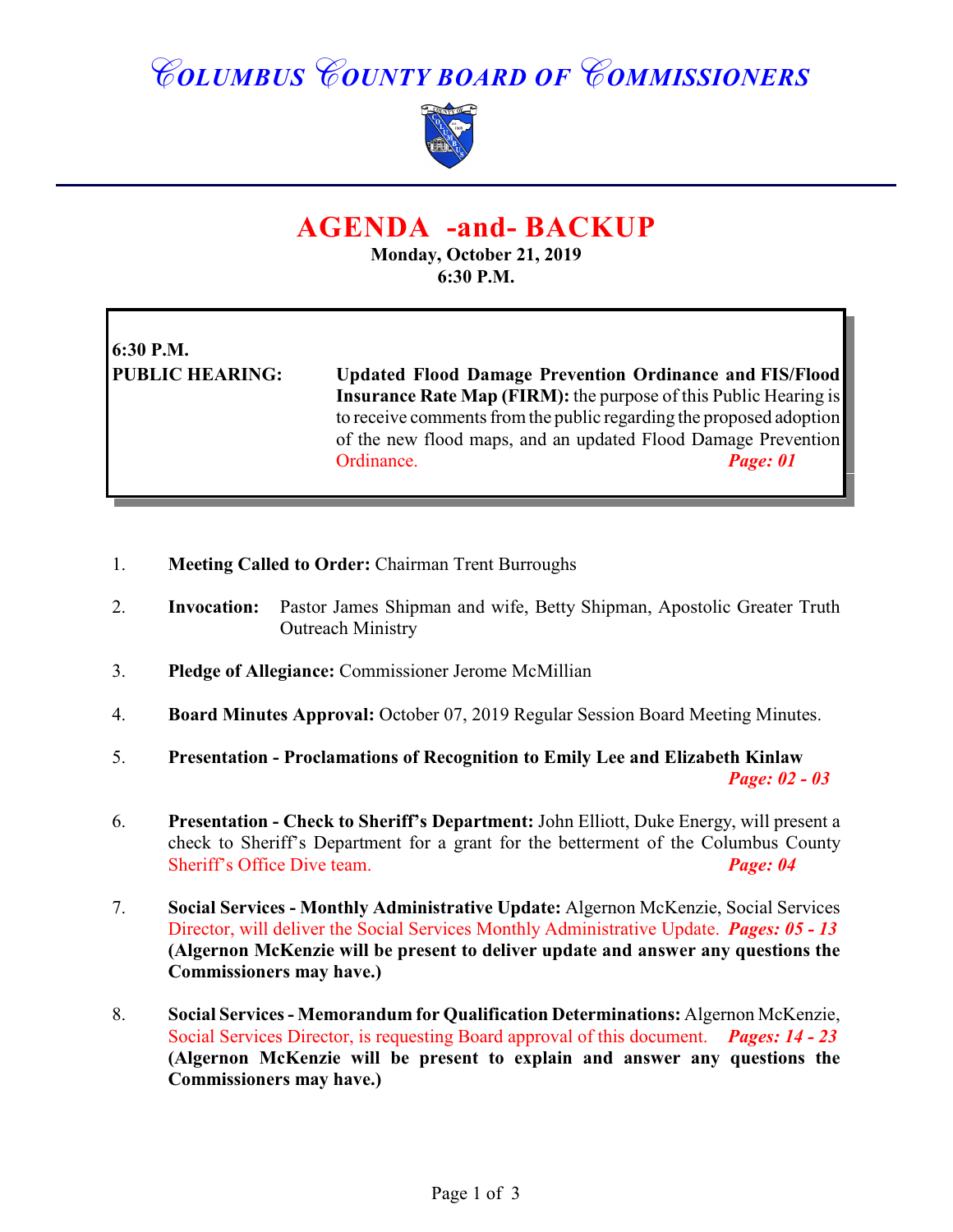- 9. **Housing Departmental Update:** Rebecca Tyson, Housing Director, will deliver a departmental update on Housing's departmental activities. *Page: 24*  **(Rebecca Tyson will be present to deliver update and answer any questions the Commissioners may have.)**
- 10. **Emergency Services Departmental Update:** Kay Worley, Emergency Services Director, will deliver a departmental update on Emergency Services Department's departmental activities. *Pages: 25 - 28* **(Kay Worley will be present to deliver update and answer any questions the Commissioners may have.)**
- 11. **Planning Adoption of the new Flood Insurance Rate Map/Flood Insurance Study and Amendments to the Columbus County Flood Damage Prevention Ordinance:** Samantha Alsup, County Planner, is requesting Board approval and adoption of the **new** Flood Insurance Rate Map/Flood Insurance Study, and amendments to the existing Columbus County Flood Damage Prevention Ordinance, on its First Reading. *Pages: 29 - 58* **(Samantha Alsup will be present to explain and answer any questions the Commissioners may have.)**
- 12. **Administration Approval of 2019 Essential Single Family Rehabilitation Program Professional Services Agreement:** Mike Stephens, County Manager, is requesting Board approval of the Professional Services Agreement between The Adams Company and Columbus County. *Pages: 59 - 67* **(Mike Stephens will be present to explain and answer any questions the Commissioners may have.)**
- 13. **Administration Acceptance of Easement Granted by City of Whiteville:** Michael H. Stephens, County Manager, is requesting Board acceptance of a Quitclaim Deed to Columbus County, *Pages: 68 - 71* **(Mike Stephens will be present to explain and answer any questions the Commissioners may have.)**
- 14. **Proclamation Proclamation of Appreciation to the Concerned Citizens of the Lake Waccamaw Area 22nd St. James Waccamaw Siouan Annual Festival:** Hattie Campbell, Committee Member, is requesting Board approval and adoption. *Pages: 72 - 73* **(June B. Hall will be present to explain and answer any questions the Commissioners may have.)**
- 15. **Appointment Parks and Recreation Advisory Board:** Melissa Jones, representative for District VII, has tendered her resignation. *Pages: 74 - 75* **(June Hall will be present to explain and answer any questionsthe Commissioners may have.)**

#### **RECESS REGULAR SESSION and enter into COMBINATION MEETING of COLUMBUS COUNTY WATER and SEWER DISTRICTS I, II, III, IV and V BOARD MEETING:**

16. **Columbus County Water and Sewer Districts I, II, III, IV and V - Approval of Board Meeting Minutes:**

October 07, 2019 **Combination Meeting** of Columbus County Water and Sewer Districts